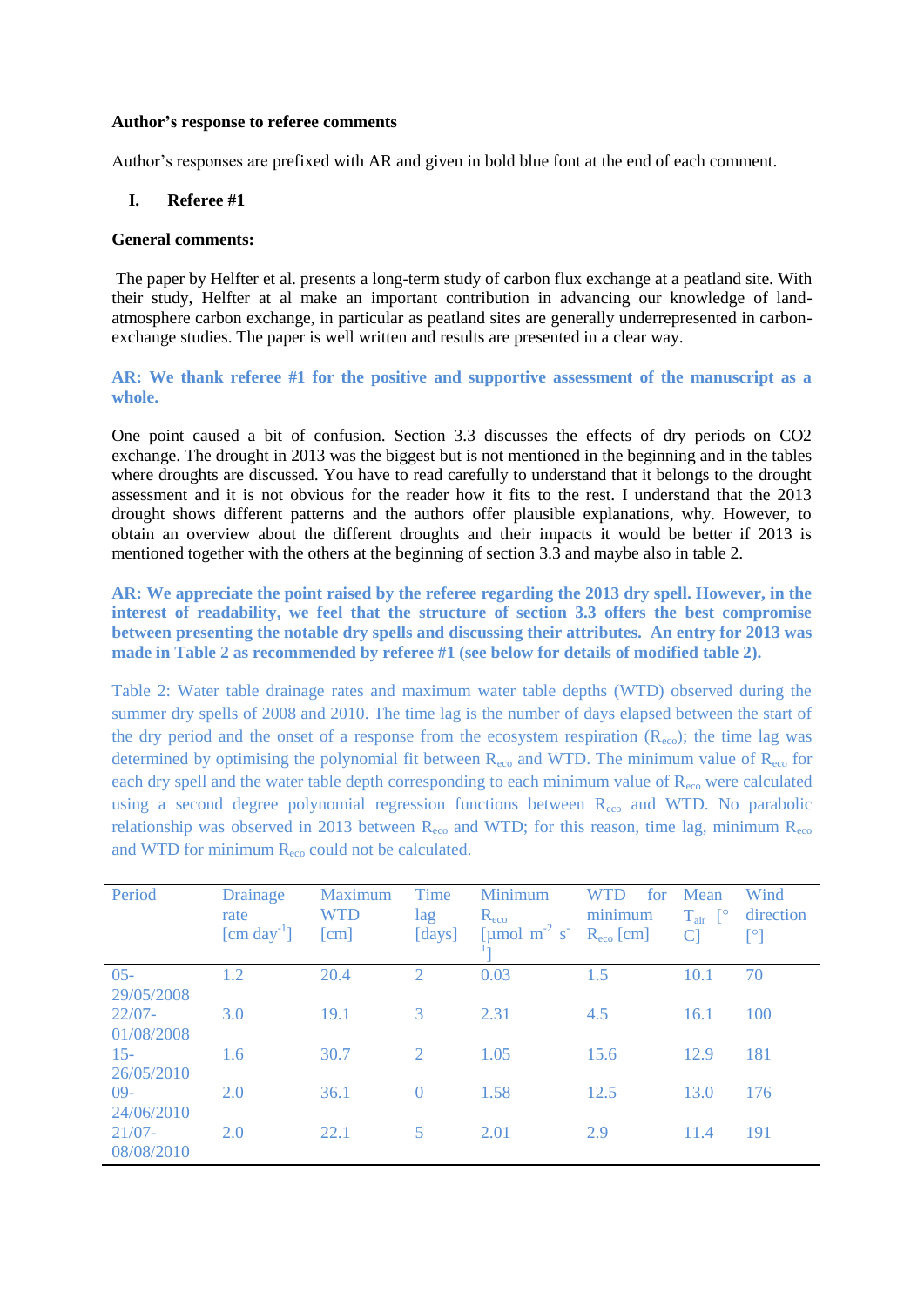| $26/05 -$  | 48.5 | $\overline{\phantom{a}}$ | $\overline{\phantom{a}}$ | $\overline{\phantom{a}}$ | 14.5 | 222 |
|------------|------|--------------------------|--------------------------|--------------------------|------|-----|
| 06/09/2013 |      |                          |                          |                          |      |     |

### **Specific comments:**

1. P14985, l20: "Reco and GPP ... respond similarly, although not necessarily with the same magnitude, to extreme events such as drought": This effect can also be reproduced with global vegetation models (Zscheischler et al. 2014).

**AR: We thank the referee for pointing out this relevant publication which has now been cited.**

2. P14989, l9: "University of Jena": should be "Max Planck Institute for Biogeochemistry, Jena".

**AR: Change made.**

3. P14990, l14: define what the values denote after plus-minus sign the first time it appears. **AR: Definition given. The sentence now reads:**

**"During the study period 2002-2013, the site received a mean annual precipitation of 1018 mm ± 166 mm (± values denote standard deviation)."**

4. P14993l, l7: C missing in the unit? Consider transforming μmolm−2 s−1 into gC m-2 s-1 for better comparison with the other units in the manuscript.

**AR: In line with referee #2's specific comment for P14993 L5-6, the sentence fragment "the magnitude of the respiration term was the same at the end of the first and the beginning of the**  second cycle  $(2.5 \text{ }\mu\text{mol m}^2 \text{ s}^2)$ " was deleted due to inconsistencies with the data presented. This **deletion has however no impact on data interpretation and discussion. As a result of this deletion, the change of unit proposed by referee #1 is no longer applicable.**

## **II. Referee #2**

### **General comments:**

In this manuscript, Helfter et al. present results from a long-term CO2 monitoring study at an ombrotrophic peatland in Scotland. CO2 fluxes have been measured continuously at the site since 2002 and the authors here report 11 years NEE data (with the exception of 2011 due to equipment failure). The study site is one of only a small number of peatlands globally where NEE has been continuously monitored for more than 2 years and, as such, is a very valuable addition to our knowledge of carbon cycling in these ecosystems. The authors have examined the impact of changes in meteorology over the same time period on Gross Primary Production (GPP) and ecosystem respiration (RECO). They provide evidence to suggest that the size of annual NEE is predicated to a large extent by the preceding winter weather, particularly on the phenology of graminoids. They also focus on RECO dynamics during a number of dry periods and highlight the influence of water table position in determining the magnitude of CO2 fluxes. The inclusion of comparative data from other long term monitoring sites is very useful and the authors are able to put the results from this study into context with the other studies. The manuscript is well written and concise. The Tables and Figures are clearly understood (although I have some very minor issues, detailed below, in regard to captions and axis labelling).

**AR: We thank referee #2 for the positive general comments on our manuscript. The issues regarding captions and axes labels are addressed in the specific comments section below.**

### **Specific comments:**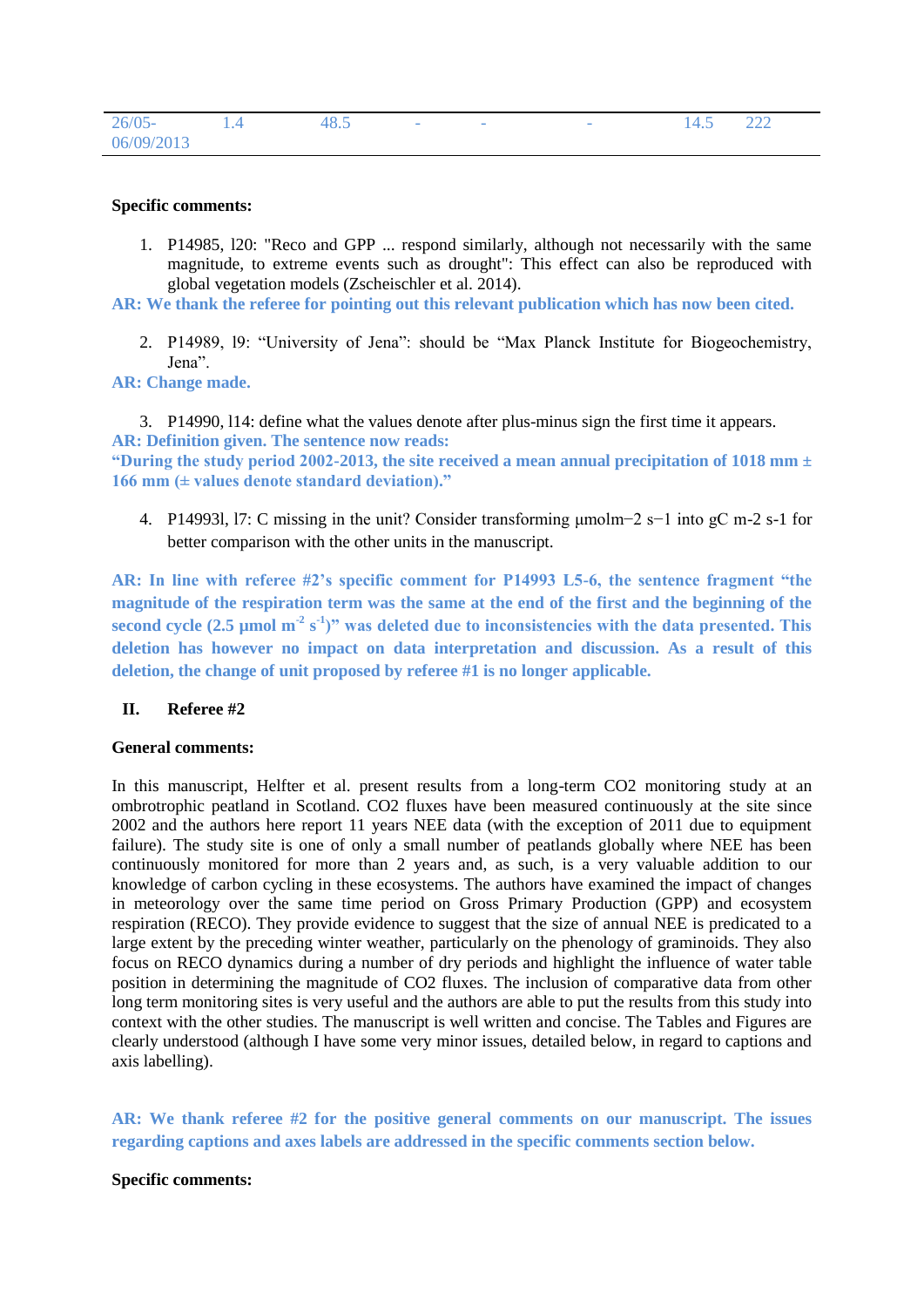5. P14982 L2: change to carbon (C) and thereafter in the ms.

# **AR: Change made.**

6. P14982 L8: Move "since 2002" to the start of the sentence.

# **AR: Change made.**

7. P14983 L7: please state what emissions scenario is used by IPCC in regard to 3 °C increase.

# **AR: Scenario A1B explicitly stated. The sentence now reads:**

"UK peatlands are predicted to become a net source of carbon in response to climate change (Worrall *et al.*, 2007), with climate models predicting a rise in global temperature of ca. 3<sup>°</sup> C between 1980-1999 and 2100 (IPCC, 2007; scenario A1B which considers a balanced distribution between fossil fuel intensive and non-fossil fuel energy sources)."

8. P14984 L2-5: I would tend to disagree here. EC towers are far from infallible; there is often extensive gap filling required (as in this study). Studies by (Schrier-Uijl et al. 2010) and (Laine et al.2006) for example have shown that annual estimates of CO2 between EC towers and chambers can be quite comparable.

## **AR: We fully agree with this comment. The sentence has now been changed to:**

"Whilst chamber approaches provide useful methods for comparing sites/treatments, the scale of measurement and potential spatial heterogeneity, mean that upscaling chamber-derived fluxes to larger land surface areas can be problematic."

9. P14984 L7: The criteria for inclusion as a long term study is stated as great than 3 years here, yet in Table 4, Degerö Stormyr is a 2 year study. You could also consider the 2 year study by (Gažovic et al. 2013) for inclusion in your analysis.

**AR: A 12-year record for Degerö Stormyr has since been published and the manuscript has been updated to reflect this recent dataset.**

**The Gažovic paper is indeed interesting but the 2 years presented are highly contrasting (dry and wet) and might not be representative of longer term trends. For this reason, we have decided not to include it in our comparison.**

10. P14985 L18: "60L26-28: "RECO...has been shown to turn a sink of C into a source" – given that RECO is ever present, I suspect that the authors mean that "an increase" in Reco can switch the system to a source. Please amend for clarity.

**AR: The sentence has been modified accordingly:**

**"**Although less well understood and modelled than GPP, Reco plays a major role in ecosystem C exchange dynamics and sink strength, and increases in R<sub>eco</sub> have been shown to turn a sink of C into a source (Lund *et al.*, 2012)."

## 11. P14986 L14-15: Any particular reason as to why the 1995-96 dataset was not included?

**AR: For the purpose of this analysis, we chose to concentrate on the most recent continuous dataset and decided not to include the 1995-96 data for this reason.**

12. P14987 L3-23: I would have some reservations about this site as an example of an intact peatland (it is compared with intact sites in Table 4). Clearly, as the authors have described, it has been subject to some modifications in the past (drainage), and indeed may still be modified (livestock grazing). However, CO2 dynamics do seem somewhat similar to the other sites (although CH4 may be another matter). I would be interested to hear the author's opinions (not necessarily for inclusion in the ms but for my own interest).

**AR: The question of whether the peatland studied can be considered intact and, as such, compared to truly intact sites is interesting. The site was indeed drained in the past, albeit > 100 years ago, but the potential long-lasting legacy of drainage can unfortunately not be assessed on the basis of this study alone. Grazing is minimal, especially in the footprint of the EC tower, and we therefore assumed that its influence can be considered negligible. The emphasis of this**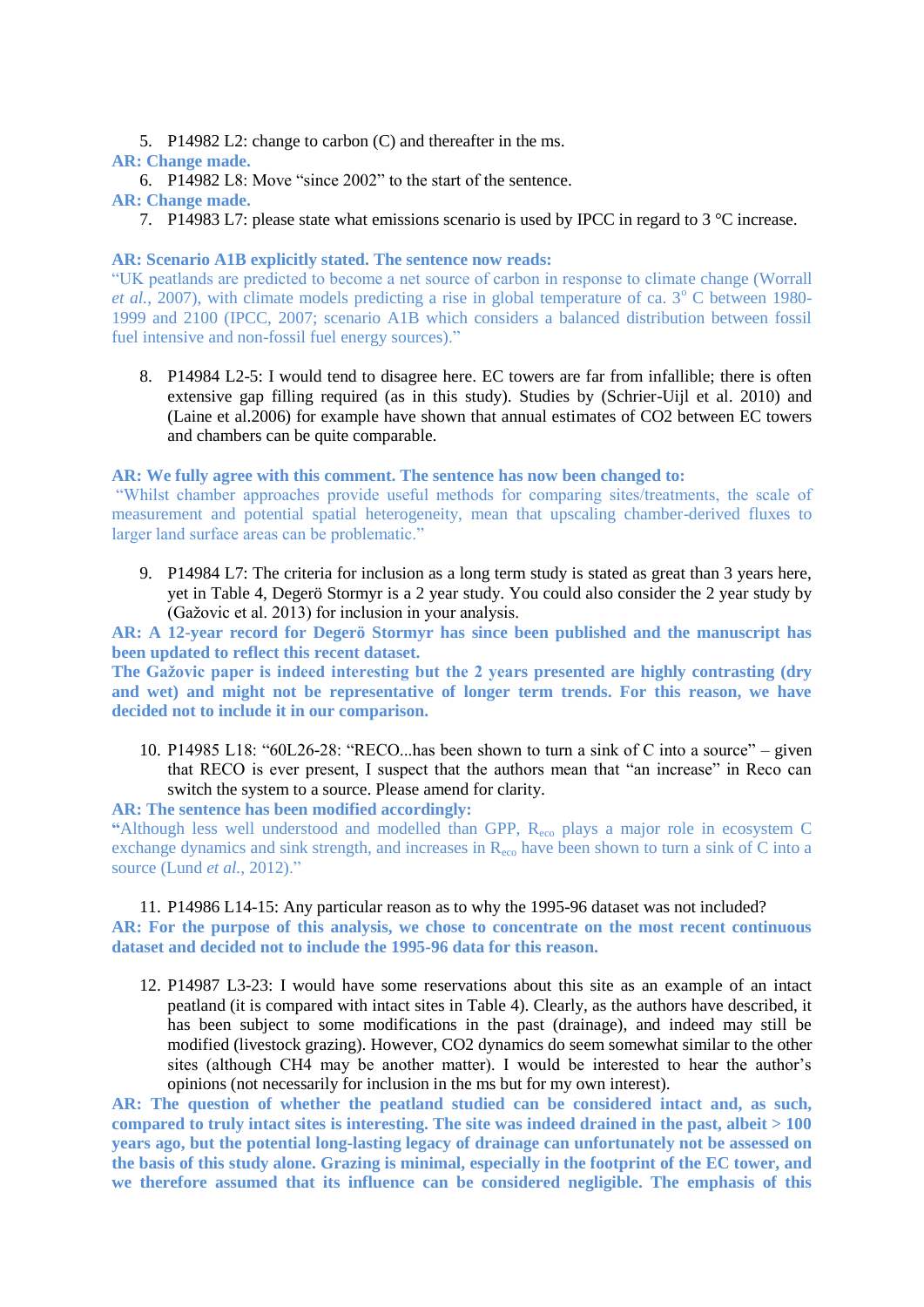**manuscript was on the presentation of a reasonably long, continuous dataset and the study of inter-annual variability. The other peatlands cited offer an interesting broader context for our temperate site even if like-for-like comparison cannot be claimed. Considering the differences in management, climate and latitudes, we feel that the comparison of the peatlands presented in this paper highlights noteworthy similarities in ecosystem drivers.**

# 13. P14988 L10-12: Please provide manufacturers details of the weather station etc

## **AR: The description of the meteorological instrumentation has been rewritten and now includes details of the instrumentation used:**

**"**In addition to eddy-covariance measurements, the site is equipped with a Campbell Scientific 23X datalogger for the automated acquisition of a comprehensive suite of meteorological parameters which include net radiation (Skye instruments SKS1110), PAR (Skye instruments SKP215), air temperature (fine wire type-E thermocouple), air pressure (Vaisala PTB101C), wind speed and direction (Gill Instruments WindSonic), soil water content (Campbell Scientific CS616 TDR probes), soil temperature (Campbell Scientific 107 thermistors at 10 cm, 20 cm, 30 cm, and 40 cm), rainfall (tipping bucket rain gauge) and, since April 2007, water table depth (Druck PDCR 1830)."

### 14. Please change all WT values in the text, Tables and Figures so that WT values below the surface are negative and WT above the surface is positive.

**AR: We feel that changing the sign of water table values to positive ones for aboveground levels would affect the readability of the document and would therefore like to abstain from carrying out the requested change. Throughout the document, we refer to the term water table depth rather than level, which, combined with the negative values the requested change would give rise to, could be interpreted as an elevation above the surface (i.e. double negation "negative depth").**

### 15. P14992 L16: What do you mean by "available"?

## **AR: We have now clarified in the text that water table measurements began in April 2007. The sentence now reads:**

**"**Throughout most years and most seasons Auchencorth Moss can be considered a wet site, with mean water table depth (WTD)  $3.5 \pm 6.8$  cm and monthly range -3.8 cm (flooded; negative values denote water table levels above the peat surface) to +36 cm (April 2007 to December 2013; no WT measurements prior to April 2007).".

16. P14992 L19: Do you have any idea as to why the WT drops so quickly? Lack of water holding vegetation? Bulk density or pore size?

**AR: We do not know what causes such rapid drops in water table levels but it would be interesting to investigate this in future.**

17. P14993 L5-6: To my eyes, the respiration at the end of the first period is 4 and decreases to 2.5 following the rainfall event (i.e. start of the 2nd period). L8: The initial WT was also deeper in the first period as well.

**AR: We are grateful to the referee for spotting this inconsistency. As already noted in our response to the comments of referee #1, the sentence fragment "the magnitude of the respiration term was the same at the end of the first and the beginning of the second cycle**  $(2.5 \text{ }\mu\text{mol m}^{-2}\text{ s})$ <sup>1</sup>)" was deleted. This deletion has however no impact on data interpretation and discussion.

18. P14994 L15: typo, change to "steady". **AR: Typo corrected.**

19. P14995 L27: (Renou-Wilson et al. 2014) found a nice relationship between LAI and WTD in a drained peatland that might also support your argument here.

**AR: We are grateful to the referee for bringing this highly relevant paper to our attention. We have incorporated the relationship between WT and LAI reported by Renou-Wilson et al. (2014) into our discussion.**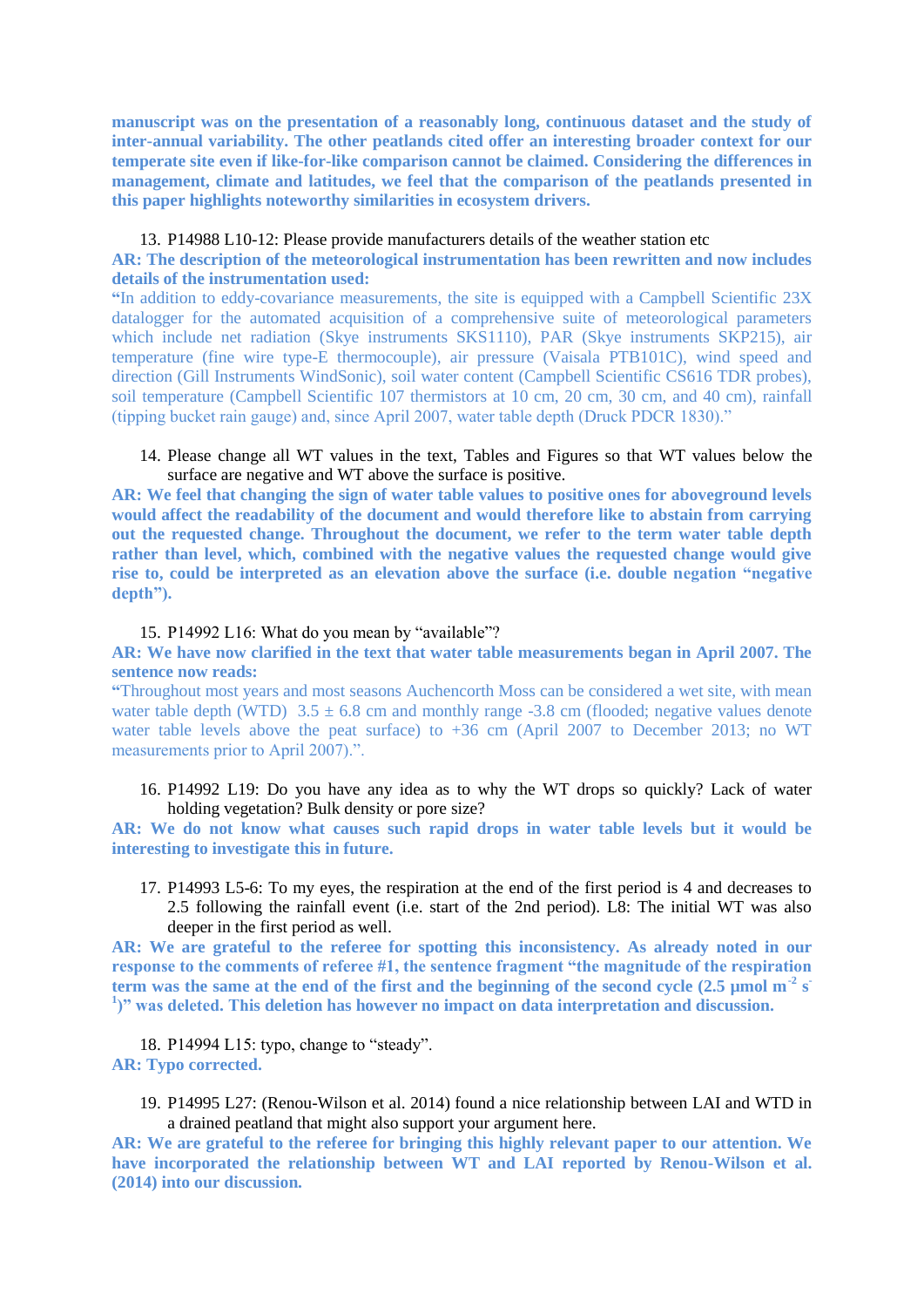#### **The original sentence was extended and now reads:**

"This has previously been shown to be important at other sites, particularly in moss species (Aurela et al., 2009, Lafleur et al., 2003, van der Molen et al., 2011); **furthermore, a negative linear relationship between leaf area index (LAI) and WTD has been reported for a grassland established on drained organic soil in Ireland (Renou-Wilson, Barry et al. 2014) which illustrates the effect of water availability on graminoid productivity. It must however be noted that the WTD range in the Renou-Wilson (2014) study was significantly deeper (typically 20 cm to 60 cm below peat surface) than at our study site**."

20. P14997 L1-13: These seem like very small initial drops in WT level. Would this really have stressed the plants so that autotrophic respiration rates would decrease? The parabolic model seems appropriate for the dry periods in red and blue in Fig. 7 but I would suggest that on the others it is highly subjective. Interestingly, the latter all display an initial WT closer to the surface. Maybe mosses are more stressed when the WT gets deeper?

## **AR: We have expanded the discussion slightly to suggest that the single point water table measurement might not be a universal proxy at our site. The following sentence was added to the discussion:**

"The parabolic trends were especially strong during the two first dry spells of 2010 (15/05-09/06/2010 and 10/06-10/07/2010) during which the prevailing wind direction was South. The WT measurements might not be representative of the entire flux footprint which could perhaps explain the markedly different trends observed in 2008 when wind was blowing from the East."

## 21. P14998 L15: What were the criteria for determining length of growing season? A temperature threshold?

**AR: The length of the growing season used in this study was indeed defined in terms of a temperature threshold. This has now been clarified in the text with the sentence:**

"The start of the growing season was defined as the first day of the year when mean diurnal air temperature exceeded  $5^{\circ}$ C for 5 consecutive days. Conversely, the end of the growing season was defined as the first day of the year when mean diurnal air temperature fell below  $5^{\circ}$ C for  $5$ consecutive days."

22. P15001 L1: It would useful if the authors could expand the discussion to delve more deeply into the implications of climate change for this peatland, based on the results presented in this ms.

## **AR: The drivers and controls of NEE at our site have not yet been fully constrained but the following sentences were added at the end of the summary section in a bid to offer a qualitative outlook on possible future scenarios:**

"The large inter-annual variability of NEE observed to date makes future trends difficult to predict and quantify. Changes in seasonal hydro-meteorological conditions, especially changes in precipitation patterns and intensity, could however be pivotal for the  $CO<sub>2</sub>$  cycling of this peatland. Drier summers could lead to a reduction in net CO2 uptake but this could be offset by milder temperatures, particularly in winter time, and longer growing seasons. Mean annual temperatures at the study site have risen by 0.019  $^{\circ}$ C yr<sup>-1</sup> since 1961, which could, in theory, benefit C uptake by the peatland in the long-term since NEE was found to be closely linked to the length of the growing season."

# 23. Table 4: Describe criteria used to define growing season length. Consider adding (Gažovic et al. 2013).

## **AR: Description of criterion added. The caption of table 4 now reads:**

"Table 4: Annual minimum, maximum and mean values of NEE at several long-term peatland monitoring sites in the Northern hemisphere. LGS and LDS are the length of growing and dormant season respectively, and subscripts GS and DS denote growing and dormant season. **The length of the growing season for the study site Auchencorth Moss was bounded by the first and last day**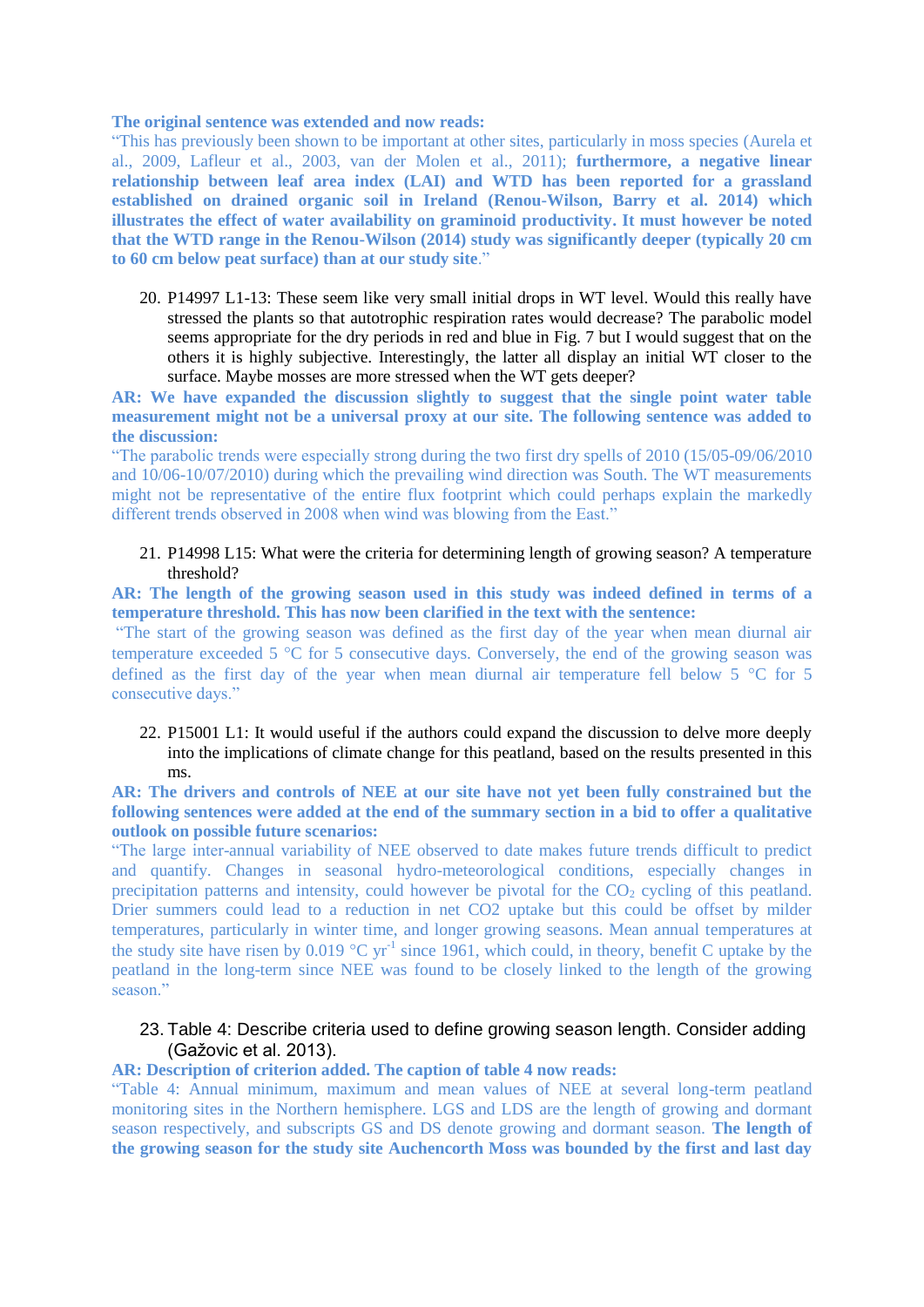**for which mean daily air temperatures exceeded 5 °C for 5 consecutive days. For the other sites, LGS was estimated from data available in the respective articles.**"

**The Gažovic et al. 2013 paper, although highly interesting, was not included in our manuscript for the reason stated under point 9.**

24. Figures 7 and 8: Consider adding r2 to each curve/line **AR: R2 values have been added to Figure 7 and 8 as requested.** 



**Figure 7: Daily ecosystem respiration as a function of water table depth during five dry spells (two in summer 2008 and three in 2010).**